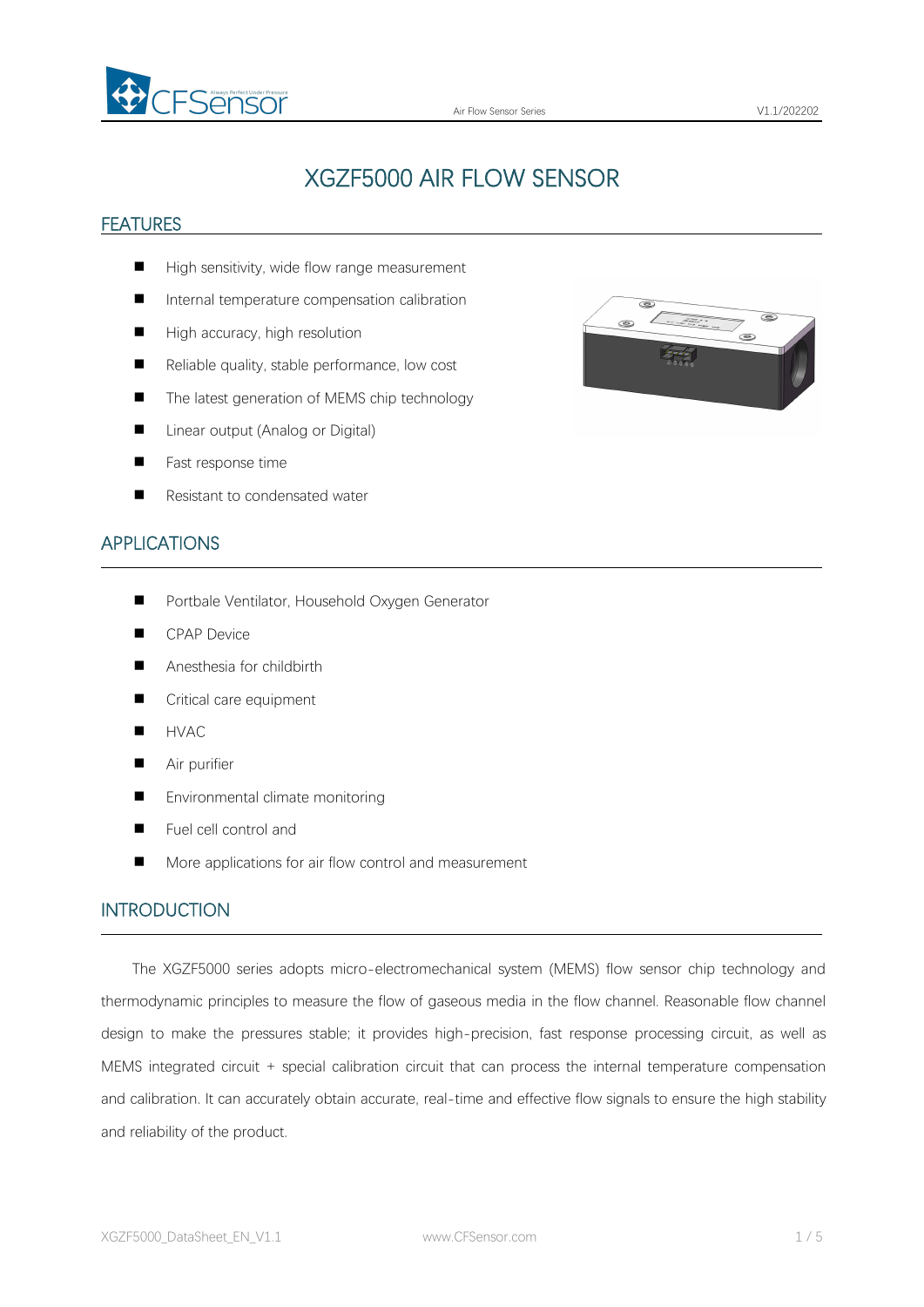

### ELECTRONIC PERFORMANCE

Unless otherwise specified, measurements were taken with a supply voltage of  $( 8 \sim 24)$  VDC (Default: 12 VDC) Vdc at a temperature of 25±1℃ and humidity ranging from 40 % ~60 % %RH

| Specifications       | Min.                                               | Typ.                     | <b>Max</b>               | <b>Unit</b>          |
|----------------------|----------------------------------------------------|--------------------------|--------------------------|----------------------|
| Analog output        |                                                    | $\sim$                   | 5                        | $\vee$               |
| Digtial output       | 6554                                               | $\overline{\phantom{a}}$ | 57015                    |                      |
| Accuracy             |                                                    | $\pm 1.5$                | $\overline{\phantom{a}}$ | %FS                  |
| Offset drift         | $\overline{\phantom{a}}$                           | 0.02                     | $\overline{\phantom{a}}$ | %FS                  |
| Resolution           |                                                    | 0.1                      | -                        | %FS                  |
| Range                | 20/50/100/150/200/300-                             |                          |                          | <b>SLM</b>           |
| FS output            | 4.95                                               | 5                        | 5.05                     | $\vee$               |
| Offset output        | 0.95                                               |                          | 1.05                     | $\vee$               |
| Working voltage      | 8                                                  | 12                       | 24                       | $\setminus$          |
| Media temp.          | $-10$                                              | $\overline{\phantom{a}}$ | 65                       | $\sqrt{\phantom{a}}$ |
| Working temp.        | $-25$                                              | $\overline{\phantom{a}}$ | 85                       | $^{\circ}$ C         |
| Mechanical Interface | G3/8                                               |                          |                          |                      |
| Electronic Interface | 2.54mm PIN                                         |                          |                          |                      |
| Materials            | Aluminum alloy(stainless steel is custom material) |                          |                          | $^{\circ}C$          |

#### DIMENSION (Unit:mm)



#### PIN CONNECTION&DEFINITION



| 2.54mm 5 Pin Dubond Latch Connector |  |  |  |  |
|-------------------------------------|--|--|--|--|
|-------------------------------------|--|--|--|--|

| Analog output PIN&Colour Definition |           |              |            |        |     |
|-------------------------------------|-----------|--------------|------------|--------|-----|
|                                     |           |              |            |        | b   |
|                                     | NC.       | GND          | VIN.       | Vout   | NC. |
|                                     | <b>NC</b> | <b>Black</b> | <b>Red</b> | Yellow | NC. |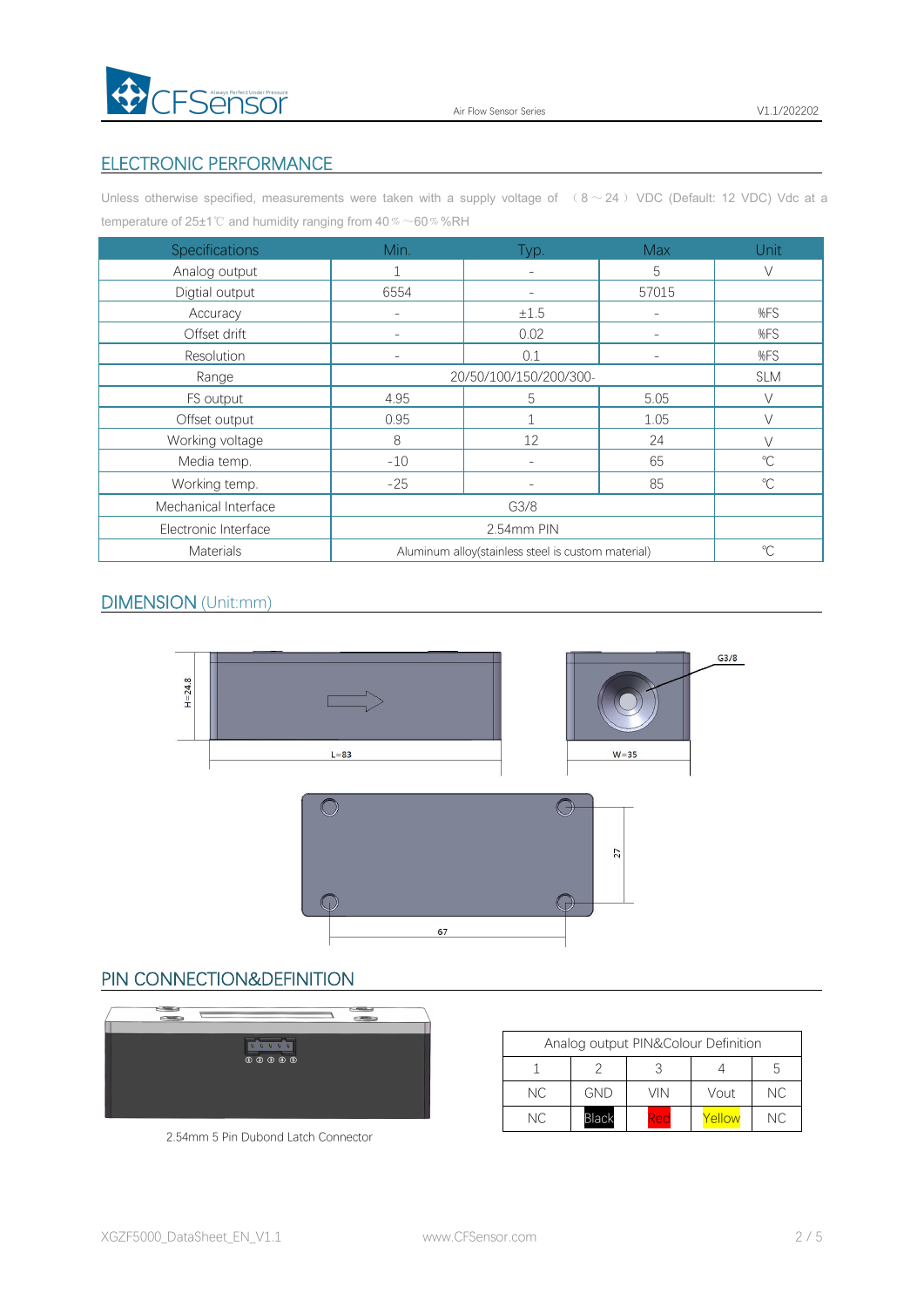

#### ORDER GUIDE



|           | Test Condition: VIN=12±0.01VDC, Ta=25℃; RH: 40% <rh<60% +85℃<="" -25℃="" max.="" range:="" temp.="" th="" to="" working=""><th></th></rh<60%> |            |
|-----------|-----------------------------------------------------------------------------------------------------------------------------------------------|------------|
| P/N       | Range                                                                                                                                         | Unit       |
| XGZF5020A | $0 - 20$                                                                                                                                      | <b>SLM</b> |
| XGZF5050A | $0 - 50$                                                                                                                                      | <b>SLM</b> |
| XGZF5100A | $0 - 100$                                                                                                                                     | <b>SLM</b> |
| XGZF5150A | $0 - 150$                                                                                                                                     | <b>SLM</b> |
| XGZF5200A | $0 - 200$                                                                                                                                     | <b>SLM</b> |
| XGZF5300A | $0 - 300$                                                                                                                                     | <b>SLM</b> |
| Remark    | I2C and Other range are availale                                                                                                              |            |

1. Customizable range between 0~300 SLM

2. SCCM: Standard millilitre per minute. Standard conditions: 20°C, 101.325 KPa

3. Customized two-way airflow, analog output, F(min)—F(max) corresponds 1-5 V output, and 0 flow correspondsto 3V

4. If you need to order digital output products, replace the selection "A" with "D"

| 1. Unidirectional (One-way) airflow method: (calculation formula)          | 2. Bidirectional (Two-way) airflow mode:                  |
|----------------------------------------------------------------------------|-----------------------------------------------------------|
| XG7F5200-A-A                                                               | (calculation formula)                                     |
| Flow rate= $[(Vout -1 V)/4 V] \times full scale flow rate$                 | Forward flow= $[(Vout - 3V)/2 V] \times full scale flow$  |
| For example: XGZF5203-A-A, when reading the output voltage 2.5V,           | Reverse flow= $[(3 V - Vout)/2 V] \times full scale flow$ |
| The instantaneous flow rate is $[(2.5V-1V)/4V \times 2000SCCM] = 750 SCCM$ |                                                           |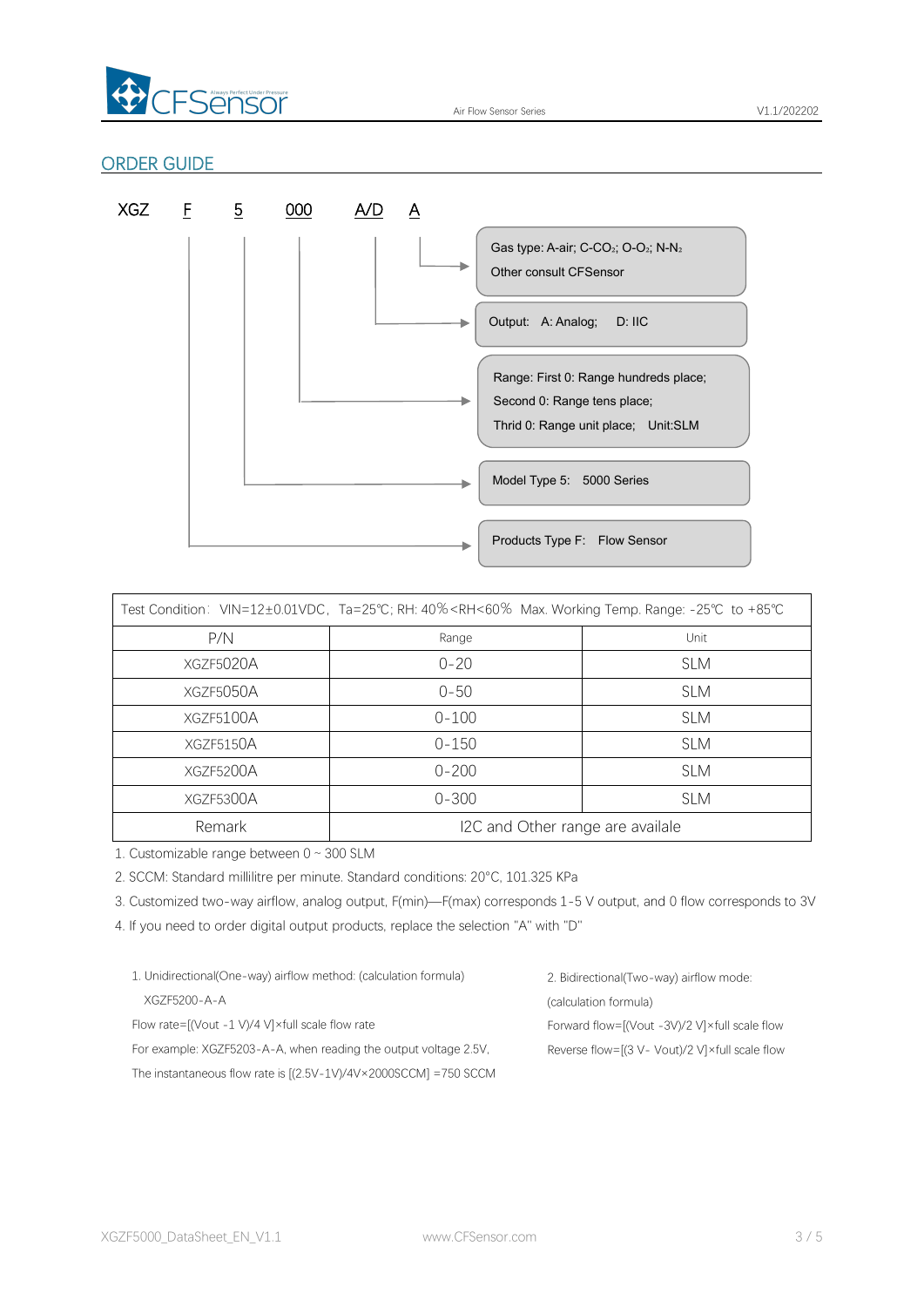

## OUTPUT CRUVE



### INSTALLATION NOTES



For XGZF5000 series installation, the pipe length is recommended to be the first ten and the last five, that is, the length of the inlet pipe is ten times of the product diameter, and the length of the outlet pipe is five times the diameter; the product is installed concentrically, which is reliable and firm; the airflow direction is consistent with the direction of the product; the product pin The connection needs to correspond to the product pin definition, and ensure that it works correctly after powering on. As shown above:.

## OPERATION NOTES

1. The product can be used normally only when it is suitable for the environment defined in this specification

2. Pay attention to the gas flow direction sign during installation, and the connection and leak detection should be carried out in accordance with the corresponding regulations.

3. During the use of the product, it is prohibited to install pipelines, clean pipelines or other improper operations that introduce a large amount of impurities at the same time; it may cause damage to the product.

4. If the gas medium contains water vapor and impurities, it may cause the sensor's sensitivity characteristics to decrease or damage.

5. Pay attention to the positive and negative poles of the power supply. If the positive and negative poles are connected reversely, the internal circuit of the sensor will be burned out and the normal use of the product will be affected.